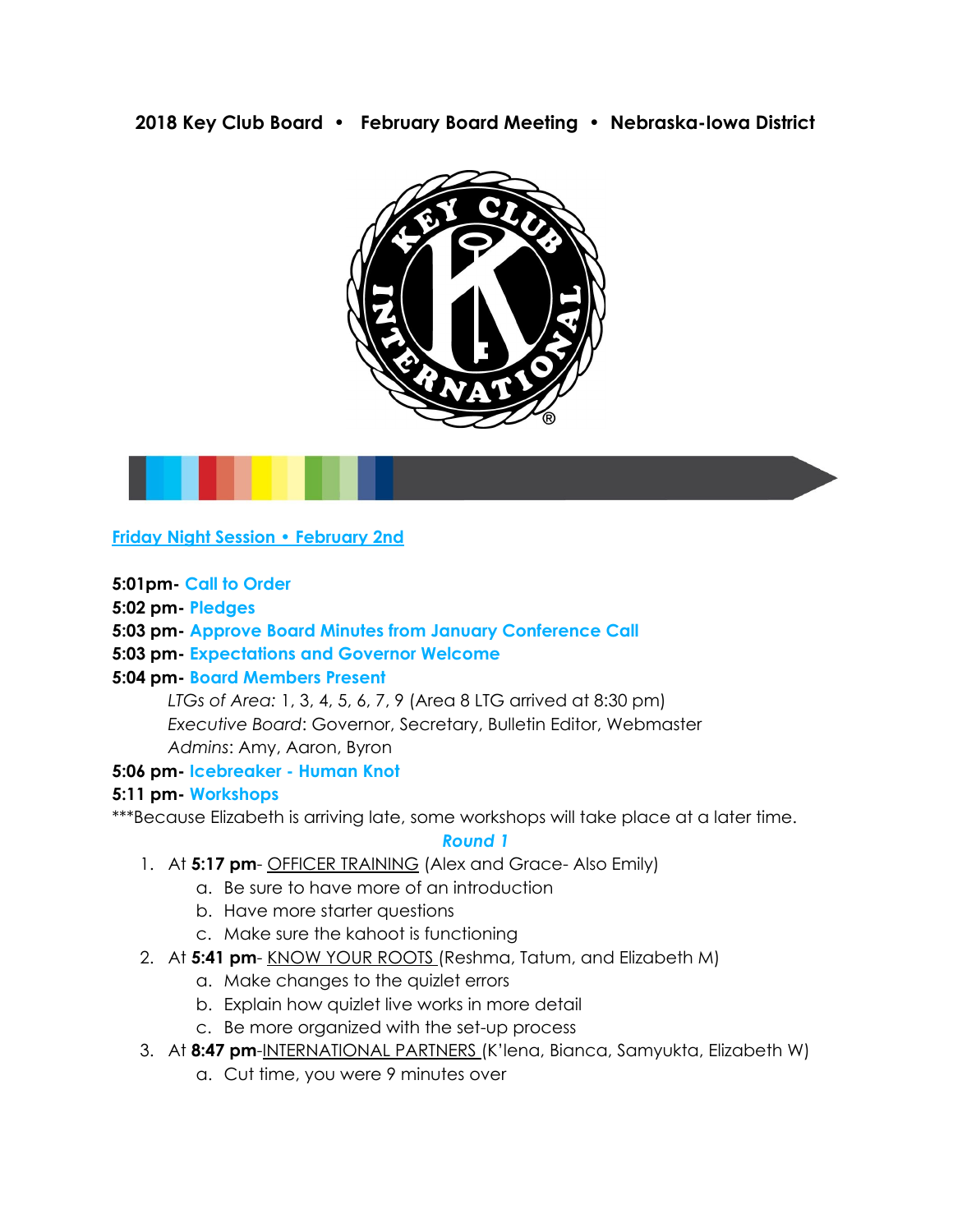- b. Be careful about Repetition (Elizabeth said she could now write a book about it and she doesn't really want to)
- c. Explain IHOP Free Pancake Day with more detail

# *Round 2*

- 1. At **6:08 pm** WHAT DO THE DUES DO? (Samyukta and K'lena- Also Annie)
	- a. Good Job! Way to make it more fun for students.
- 2. At **6:32 pm** INTERNATIONAL CONVENTION (Tatum, Reshma, Grace, and Emily)
	- a. Good on time!
	- b. Cost- plan in advance, mention this
	- c. Do not say "just a member"
- 3. At **7:05 pm** STARTING YOUR YEAR OFF RIGHT (Bianca, Alex, and Elizabeth M)
	- a. Make it more organized so it flows from Key Club to Yourself
	- b. Be sure to watch time
	- c. Keep including comedy!

# *Round 3*

- 1. At **7:42 pm** SPICE UP YOUR SESSION (Reshma and Tatum- Also Emily)
	- a. Be careful on timing- a little long
- 2. At **8:15 pm** HAPPINESS AND BALANCING LIFE (K'lena, Elizabeth M, and Grace) a. Good Job!
- 3. At **9:28 pm** MAGIC WORKSHOP
	- a. Needs to be longer
	- b. Tatum teaches Alex the 21 card trick
	- c. Make sure to practice your tricks before hand
	- d. Leave time for the participants to try it

# **10:00 pm- Administrator Talk about Next Year**

- Amy and Aaron are retiring at the end of this year
- Byron will be an assistant
- Cara Houk will also be an assistant administrator
- Tatum will ask her mother about being an extra sponsor for ICON
- More details about ICON and GATC

# **10:12 pm- Adjourn for the Night**

# **Saturday Session • February 3rd**

## **8:00 am- Breakfast 8:15 am- Call to Order 8:16 am- N Committees (30 minutes)**

# *Service Report*

- 1. DCON- still be doing capes
- 2. Tonight we are going to the animal shelter
- 3. DCON- still doing jugs for Thirst Project

# *Membership and Expansion Report*

1. Making a flyer for "How to Start a New Club" due on February 18th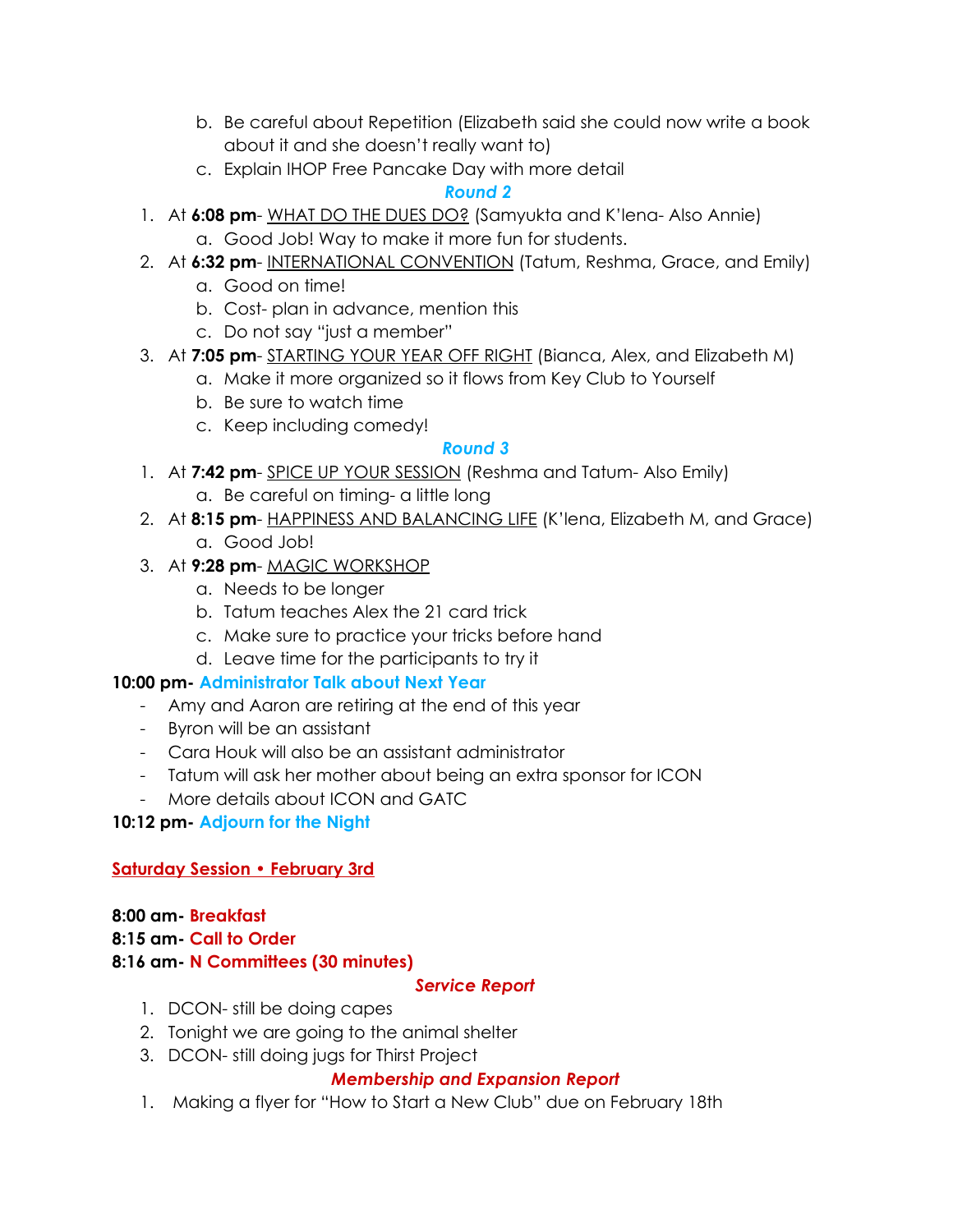## *International Convention*

- 1. Promoting ICON
- 2. Promoting International's Eliminate Project

## **8:50 am- Board Pictures**

## **9:25 am- New Website Tour**

**9:28 am- Feedback 1:1s for LTGs and Board Activities 10:20 am- Assign DCON Duties**

- Election Chair: Annie
- SGT At Arms: Alex
- Room Check Assistant: Samyukta
- Scavenger Hunt: Rehma and Leo
- Talent Show Host: Rehma and Tatum
- Movie Set Up: Annie
- Registration Table- Grace, Elizabeth Wessels, and Elizabeth Miller
- Door Person and Candidate Person: Bianca and Leo
- Door Person (House of Delegates): Grace

## **10:53 am- I Committees**

#### **11:15 am- Lunch (Noodles and Company)**

## **11:36 am- I Committee Reports**

## *DCON Committee*

- Board Talent
	- Tatum moves to have a glow stick dance for our talent.
	- Bianca seconds.
	- The motion passes.
- Registration packet was changed a little.
- Still need to complete changes with awards packets

## *K-Family*

- Talked about how they are keeping in contact with each of their kiwanis clubs.

## *Policy Document*

- Present the Policy Document to the District Board.
	- Samyukta motions to approve the Policy Document.
	- Grace seconds.
	- The motion passes.

## **12:04 pm- Work Time**

## **12:23 pm- Leadership Activity**

## At 1:27 pm Feedback

- Lego activity may not be work with the entire conference
- Incorporate discussion, draw out questions from the group
- Be sure to explain the papers and the quizzes with the groups for clarification
- Connect the dots with the activities- explain why the next activity is taking place

# **1:37 pm- Final DCON Promotion**

- VISIT YOUR CLUB!!! NO MEMBERS = NO CONVENTION!

# **1:38 pm- Hotel Tour**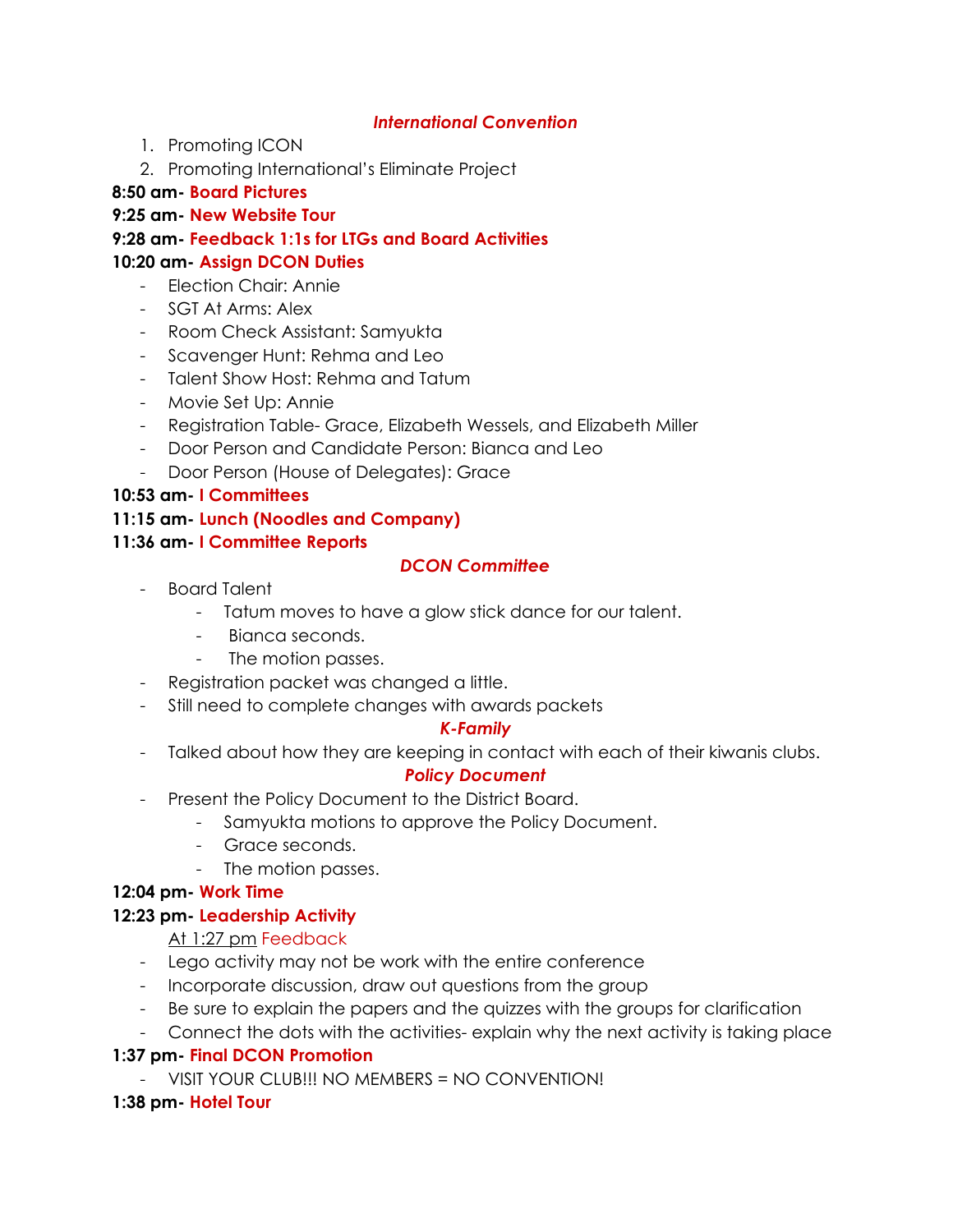**1:48 pm- Feedback 1:1s for Executive Board Members**

**2:45 pm- Leave for Animal Rescue League**

**5:00 pm- Return from ARL**

**5:05pm- Work Time**

**6:15 pm- Leave for Jordan Creekmall**

**9:30 pm- Return and Adjourn**

**Sunday Morning • February 4th**

**8:00 am- Breakfast**

**8:27 am- Call to Order**

#### **8:28 am- Icebreaker/ New Leadership Activity**

#### Feedback

- Maybe make cards in advance
- If you don't make cards be sure to say to make cards that people are familiar with.

**8:59 am- Read through DCON Script**

## **9:37 am- PRECON Information**

**9:38 am- International Awards**

- Distinguished Secretary
- Distinguished Bulletin Editor
- Robert F. Lucas LTG

#### **9:39 am- ALL MEMBERS ARE REQUIRED TO BRING 2 AWARD APPLICATIONS FROM THEIR SCHOOL… AWARDS ARE GOOD!!**

## **9:40 am- Goals**

*Bianca*

- 1. Visit Clubs
- 2. Robert F. Lucas
- 3. Club Awards
- 4. Practice Workshops
- 5. Email/Visit Clubs about DCON
- 6. Newsletters

## *Elizabeth*

- 1. Club Awards
- 2. Robert F. Lucas
- 3. Email Clubs about Awards
- 4. Submit March Newsletter
- 5. Practice Workshops
- 6. Visit Clubs
- 7. Be prepared for DCON

## *Leo*

- 1. Club Applications
- 2. Promote DCON with Annie
- 3. Help Board with whatever is needed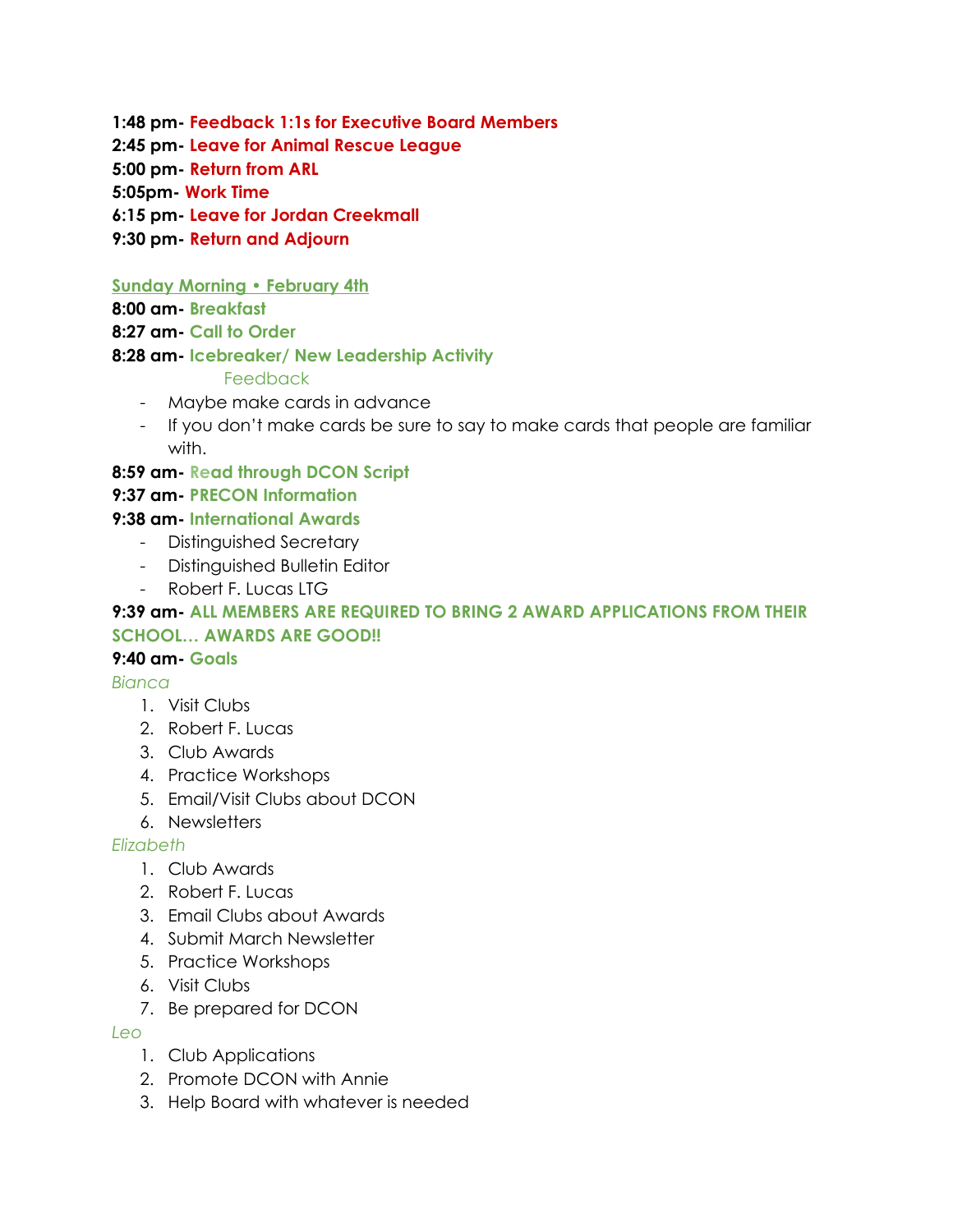## *K'lena*

- 1. Better Knowledge for Workshops
- 2. Have one area pay all their dues
- 3. Get at least 6 members from each area
- 4. Introduce and engage with Area 3
- 5. Educate those interested in running for Board
- 6. Fill out Awards
- 7. Send Newsletter
- 8. Bennington

## *Samyukta*

- 1. Send out winter bulletin
- 2. Promote DCON
- 3. Prefect workshops and leadership activities
- 4. Committee Responsibilities
- 5. Promote and Update Website
- 6. Distinguished BE
- 7. Visit Clubs
- 8. DCON Duties
- 9. Newsletters
- 10. Award Applications

#### *Elizabeth*

- 1. Prefect workshops
- 2. Promote DCON
- 3. Award promotion
- 4. Visit Clubs
- 5. Newsletters
- 6. Finish Magic Workshop
- 7. Robert F. Lucas
- 8. Apply for other Club Awards

#### *Alex*

- 1. Update all contact information
- 2. Finish DCON flyer
- 3. Meet workshop requirements
- 4. Robert F. Lucas
- 5. Get remaining dues
- 6. 6-10 members from Area 6
- 7. Message possible DCON Attendees

## *Grace*

- 1. Prefect Workshops
- 2. Have 10 people from Area 8 attend DCON
- 3. Visit Clubs
- 4. Call Unresponsive Clubs
- 5. Find replacement for next year!